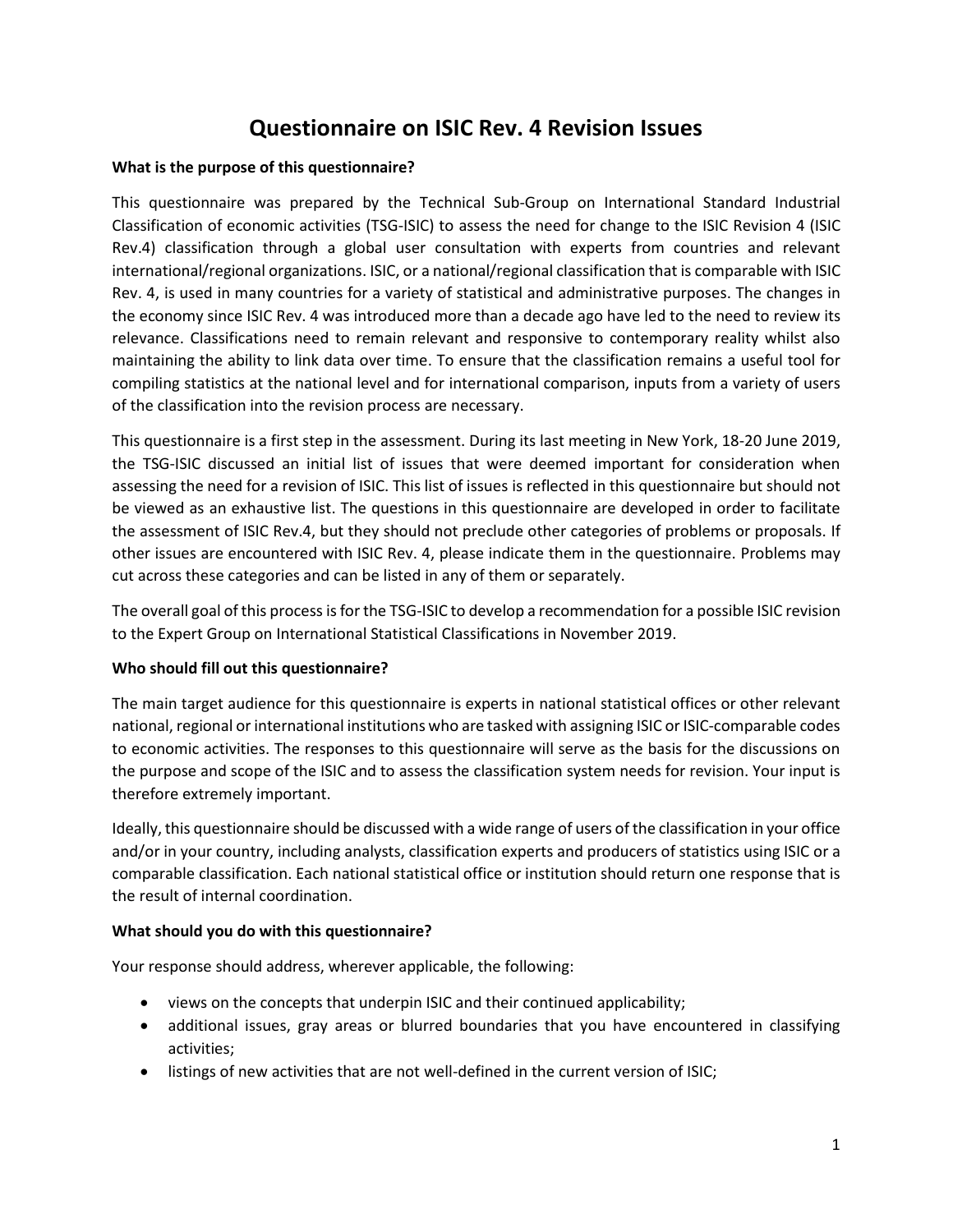listings of activities in the current version of ISIC that have lost relevance for the modern global economy

While the focus of the questionnaire is on ISIC Rev. 4, any additional comments that you might have regarding identified issues with the CPC or other product classifications will also be welcomed.

### **When is this questionnaire due?**

This questionnaire is available in two formats: an online form (available at https://forms.gle/fpnBx5HWey9PsB826) (preferred option) or a stand-alone Microsoft Word document. Your response to this questionnaire should be submitted online or sent to **business stat@un.org** by **Friday 4 October 2019**. You can choose either one of the two formats to send your response.

### **Overall structure and underlying concepts of ISIC**

As specialization on aspects of production increasingly takes place in a growing global business environment, national statistical offices face a challenge in qualifying and quantifying these new production arrangements. What was once done within the confines of single companies in domestic economies is now characterized by international flows and even definitional issues with goods and services. This creates a situation where international industry and product classifications require evaluation to determine if the standards used to report data internationally are up to the task of identifying new trends and conceptual and structural shifts in economies.

ISIC is a classification of economic activities, which are grouped together into categories from lower to higher levels of detail. Different criteria are used to group activities, such as the inputs of goods, services and factors of production; the process and technology of production; the characteristics of outputs; and the use to which the outputs are put (ISIC Rev. 4, para 7). Currently, activities are defined by lower level units such as kind-of-activity units or establishments (local kind-of-activity units), but there is an increasing country practice in using ISIC to classify higher level units such as enterprises.

ISIC has a general applicability in classifying economic activities at different levels of statistical units, including classifying activities of production units at single locations in order to describe a country's domestic economy. As such, there may be an expectation of relative homogeneity of units within ISIC classes. ISIC classes are based on a variety of concepts – inputs, outputs, or production processes. In some cases, a fully automated factory and a garage doing hand transformation of transport vehicles are in the same class because the output is the same. In other cases, two establishments with very similar processes are in different classes because their outputs are considered different in ISIC. The point of this is that while ISIC has an inherent classification logic and practice, it is a standard for which choices have been made in the past resulting in today' classification of data. This assessment is an opportunity to revisit some of these choices and consider how ISIC might need to change with the evolution of the structure of economic activities.

There is a relationship between economic activities in ISIC and products in the CPC. The former lead to the production of the latter. The definition of products in existing or revised product classifications, such as the Harmonized System (HS) and CPC, are used to define the boundaries of some activity categories. Currently, product detail of the CPC is used to provide more detail to the activities or industries described in ISIC and thus the combination of ISIC and CPC defines the classification of the statistical unit in more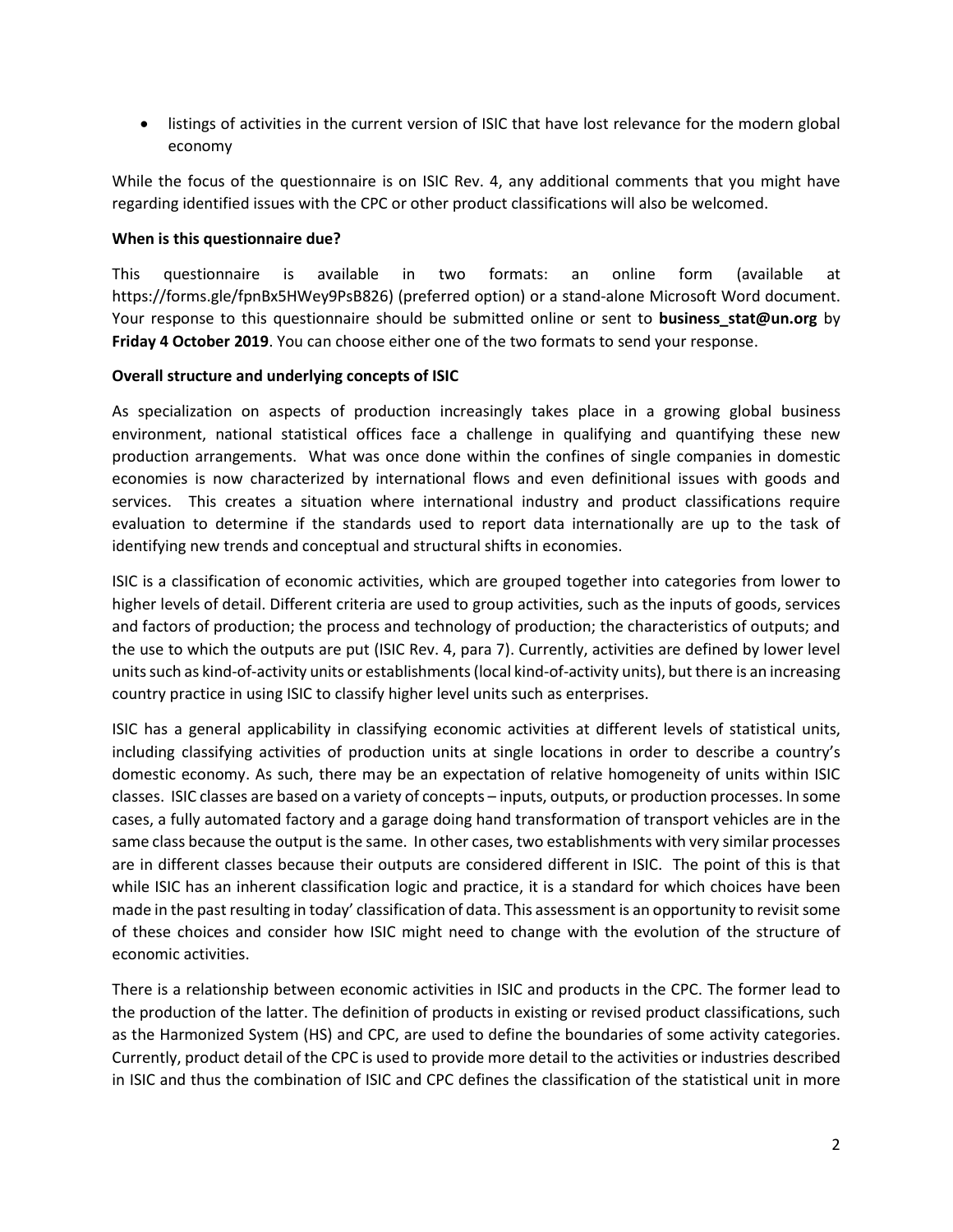detail. As a result, not all detail of the classification of a statistical unit has to be included in the description of the ISIC classification.

# **Your contact information:**

| <b>Country:</b> Click or tap here to enter text.        |                                                 |
|---------------------------------------------------------|-------------------------------------------------|
| <b>Institution:</b> Click or tap here to enter text.    |                                                 |
| <b>Contact person:</b> Click or tap here to enter text. |                                                 |
| <b>Phone:</b> Click or tap here to enter text.          | <b>E-mail:</b> Click or tap here to enter text. |

*Please elaborate your answers as much as possible in the textbox below each question.*

### **Specific issues Identified by the TSG-ISIC in June 2019**

1. Internet retail sales and e-Commerce sales - ISIC classes in retail trade are defined on the basis of store retail and non-store retail. This class distinction creates difficulties measuring Internet sales and e-Commerce as a growing number of retailers have both a physical and online presence. There are substantial sales using the web in both store and non-store categories of ISIC.

### 1.1 Should store and non-store retail activities be merged in a single industry? *Please elaborate below.*

Click or tap here to enter text.

## 1.2 How is your country addressing this issue?

*Please elaborate below.*

Click or tap here to enter text.

## 1.3 Do you have other proposals for ISIC to address this issue?

### *Please elaborate below.*

Click or tap here to enter text.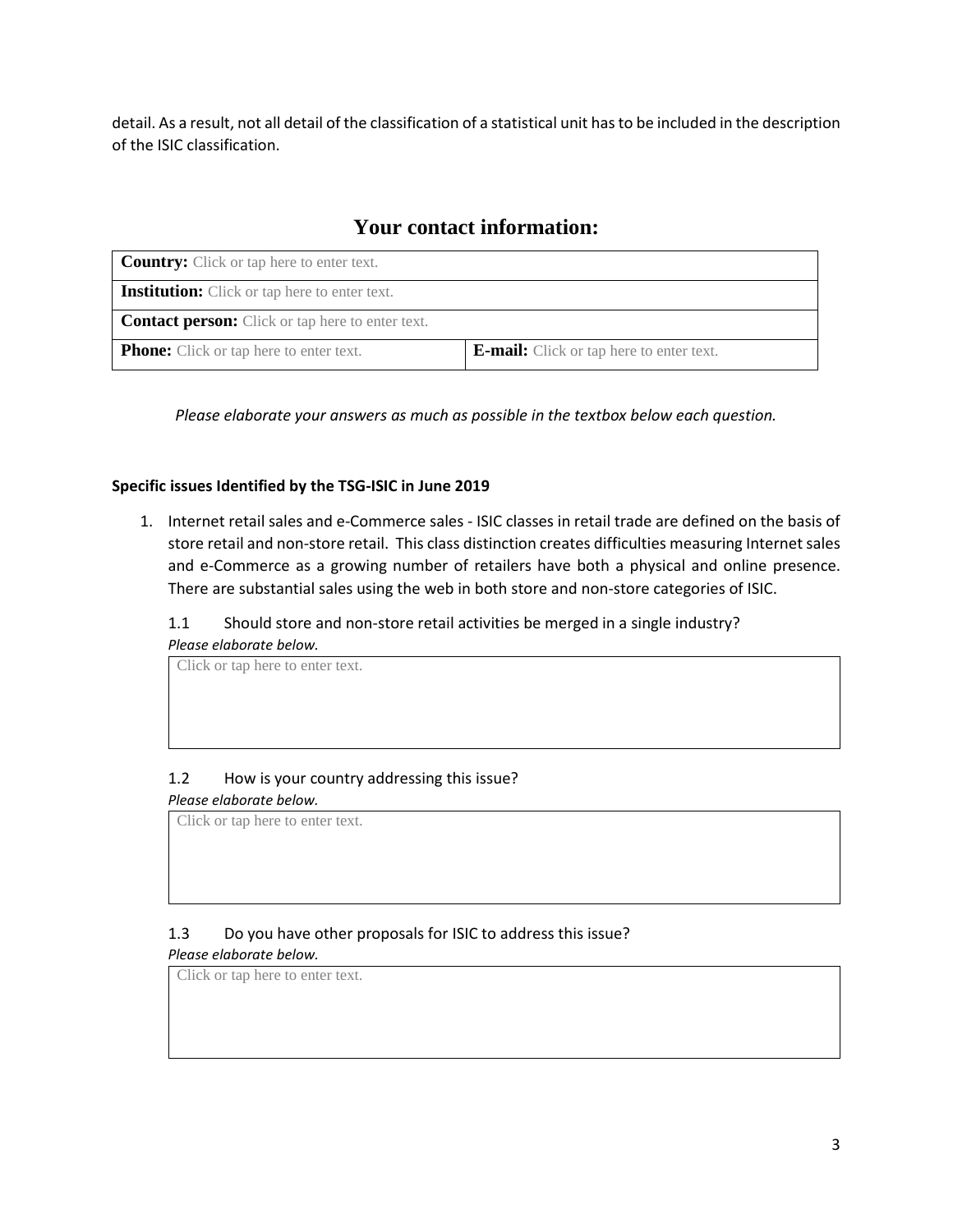2. The increasing use of Internet-enabled technologies is rapidly changing the business practices of several industries. For example, the traditional local travel agencies are declining, and Internet based reservation services are increasingly being used by both businesses and households. New service transaction intermediaries bring together producers and consumers in new ways. Intermediaries have created the ability, for example, for a local traveler to arrange a ride with a local driver instead of a traditional local taxi service provider. Intermediaries can also bring together owners of real estate with customers looking for short-term accommodation. In 2017, the Expert Group adopted guidance for classification of these intermediaries (ESA/STAT/AC.340/10 - 15 August 2017 available at [https://unstats.un.org/unsd/classifications/expertgroup/egm2017/ac340-10.PDF\)](https://unstats.un.org/unsd/classifications/expertgroup/egm2017/ac340-10.PDF).

## 2.1 Based on this guidance, is there a need for new categories in ISIC for more intermediaries in service activities?

#### *Please elaborate below.*

Click or tap here to enter text.

### 2.2 Are the existing categories still relevant?

*Please elaborate below.*

Click or tap here to enter text.

## 2.3 How would you address this issue in ISIC?

#### *Please elaborate below.*

Click or tap here to enter text.

3. The distribution of both audio and video content has rapidly changed because of technological advances. ISIC Rev.4 Section J, Information and communication, currently includes distinctions for publishing activities (Division 58), motion picture, video and television programme production, sound recording and music publishing activities (Division 59), programming and broadcasting activities (Division 60), and telecommunications activities (Division 61). However, much of the distribution activity is now taking place over a mixture of wired and wireless networks, and internet enabled on-demand services (streaming) are not easily classified to a single location in ISIC.

3.1 Does the current structure of Section J appropriately classify the new distribution activities of both audio and video content, or should activities such as audio and video content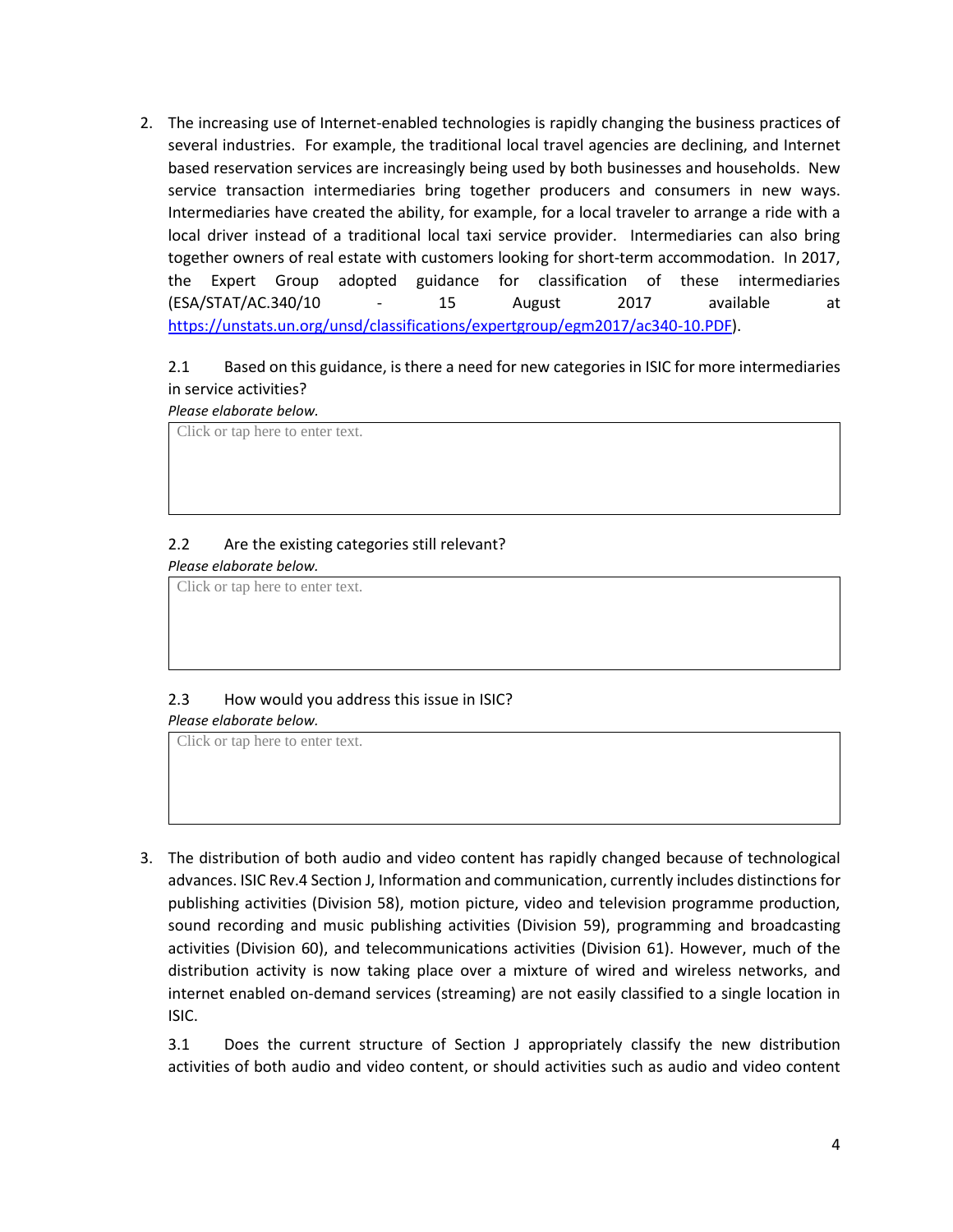distribution by classified regardless of the technology used (e.g., wired, wireless, broadcast, Internet, etc.)?

*Please elaborate below.*

Click or tap here to enter text.

4. Several countries have problems with the ability to implement the concepts of wholesale trade and retail trade in ISIC. In many instances, businesses actually perform a mixture of sales to both business and household customers. While surveys may attempt to separate class level data with additional inquiries for class of customer, concerns remain with the quality of available class of customer data when attempting to assign a business to wholesale trade or retail trade.

4.1 Should ISIC continue to keep separate divisions for wholesale trade and retail trade? *Please elaborate your answer below.*

Click or tap here to enter text.

4.2 If separate divisions are maintained, should type of customer remain the primary distinction between wholesale and retail trade divisions? Or should other potential distinctions, such as sales tax, type of sale outlet, or other criteria be used to separate wholesale from retail trade?

*Please elaborate below.* Click or tap here to enter text.

4.3 Division 45 of ISIC Rev.4 (wholesale and retail trade and repair of motor vehicles and motorcycles) is treated separately within Section G. Should the activities in Division 45 be classified consistently with other activities and therefore split between existing divisions for wholesale, retail, and repair, or should they remain together?

*Please elaborate below.*

Click or tap here to enter text.

5. Outsourcing of manufacturing transformation services has remained an implementation problem for users of ISIC. Many countries have noted that the factoryless goods producers (FGPs) who outsource all manufacturing transformation activities to non-affiliated enterprises, either abroad or in the resident economy are hard to identify. Some countries have expressed the opinion that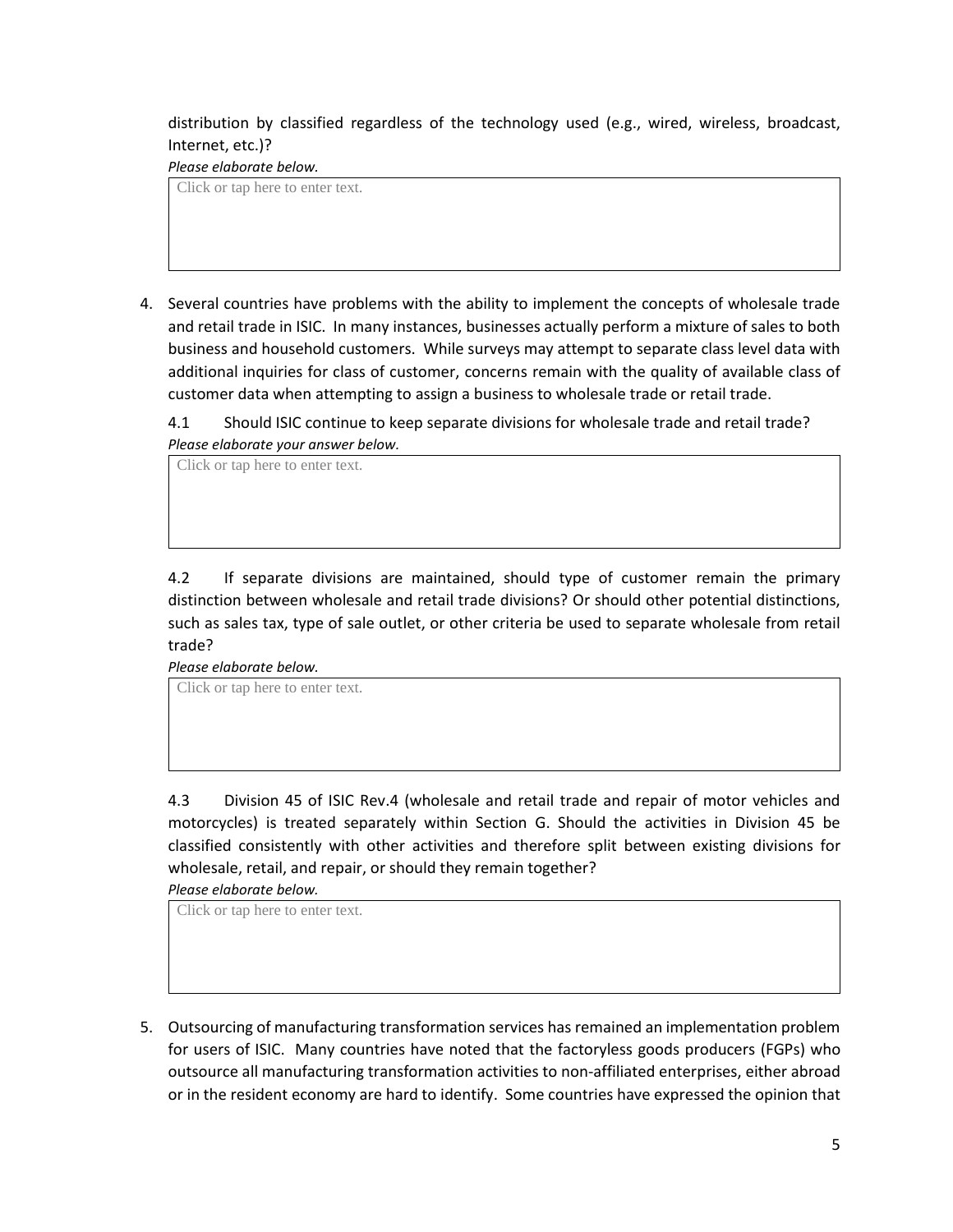the FGP activity is not significant while other countries have noted that it is both important and growing in their economies. FGPs are characterized in ISIC as units that perform all of the necessary steps that result in the production of goods but outsource the actual transformation or manufacturing activities to unaffiliated entities domestically or unaffiliated entities outside of the domestic economy. After significant discussion, the TSG-ISIC recommended no changes in the current guidance in ISIC Rev. 4 based on ownership of input materials (see paragraphs 136-145 of ISIC Rev.4) because no firm recommendations for improvement are available. However, the text in the ISIC Rev. 4 manual could be further clarified that the FGP activity refers only to a production arrangement between non-affiliated entities.

5.1 Do you agree with the current treatment of FGPs in ISIC Rev. 4 (as described in paragraphs 142-145 of ISIC Rev.4 for non-affiliates)?

### *Please elaborate below .*

Click or tap here to enter text.

6. Technology and the application of new technology raises a number of questions for ISIC. Is the application of new technology a new activity or a new way of performing an existing activity? For example, the use of technology in financial transactions, sometimes referred to as Fintech, has expanded the availability of services to much broader segments of the population than they previously had access to physical banks or other service providers. The transfer of money between parties, even in different countries, has been possible for many years using wire transfer services. Now, the same transfer of money can be performed by money transfer apps on a smart phone, greatly expanding the market. Similarly, in the past, loans were provided by banks. The application of technology has seen the rise of alternative lending facilities such as non-bank lending and even arranging peer to peer lending. Other examples of new technology include 3D printing, digital music sharing, sharing of Internet TV services, etc.

6.1 Do you have specific recommendations for changes in ISIC Rev.4 on the activities of money transfer and lending in the face of technological advances that expand potential markets? *Please elaborate below.*

Click or tap here to enter text.

6.2 In the cases of 3D printing, digital music sharing, and sharing of Internet TV services, do you have specific recommendations on how to classify these activities in ISIC? *Please elaborate below.*

Click or tap here to enter text.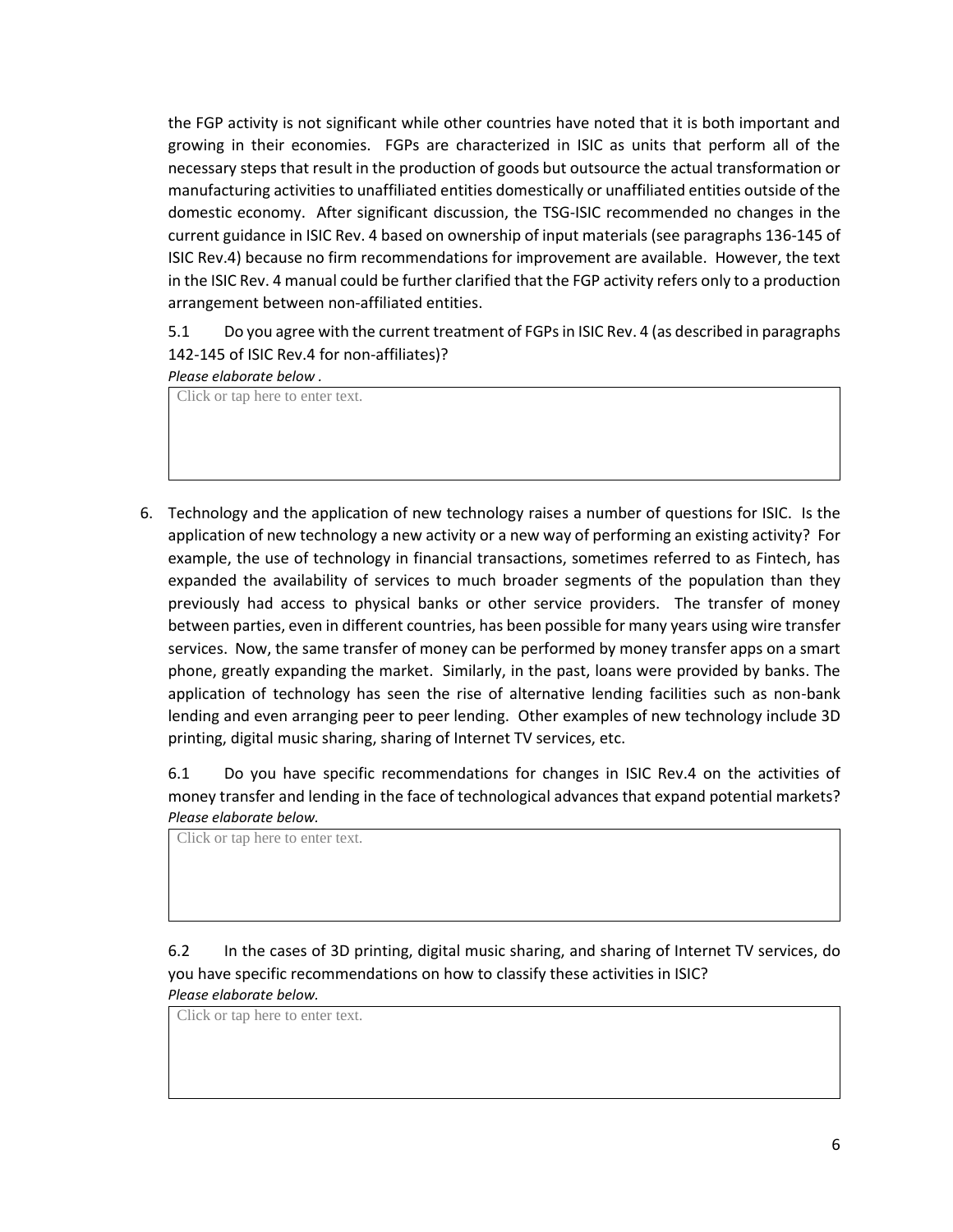6.3 Besides what you may have discussed in response to question 2, do you have any other examples or recommendations on the application of technology in existing activities in general?

### *Please elaborate below.*

Click or tap here to enter text.

7. There are some ISIC codes that have been deemed to be overloaded, such that it does not serve the needs of countries in either collection or reporting data. An example of these is "Mining of Other Non-ferrous Metal Ores (0729)", which includes mining of gold, mining of bauxite, and mining of manganese.

7.1 Do you have problems with such codes (0729) or would further detailed breakdown be more useful to your needs?

*Please elaborate below.* Click or tap here to enter text.

7.2 Do you have other examples on the need for more breakdowns in ISIC? Please share your suggestions, including the existing appropriate ISIC code and description as well as the rationale for more detailed categories.

*Please elaborate below.*

Click or tap here to enter text.

### **Additional Issues**

8. Regarding the revision process of ISIC,

8.1 Should we continue with irregular ISIC revisions or should there be a regular update schedule (e.g., every  $5 - 10$  years)?

*Please elaborate below.*

Click or tap here to enter text.

8.2 Should the revision of ISIC be synchronized with the revision process for the System of National Accounts and related standards for economic statistics?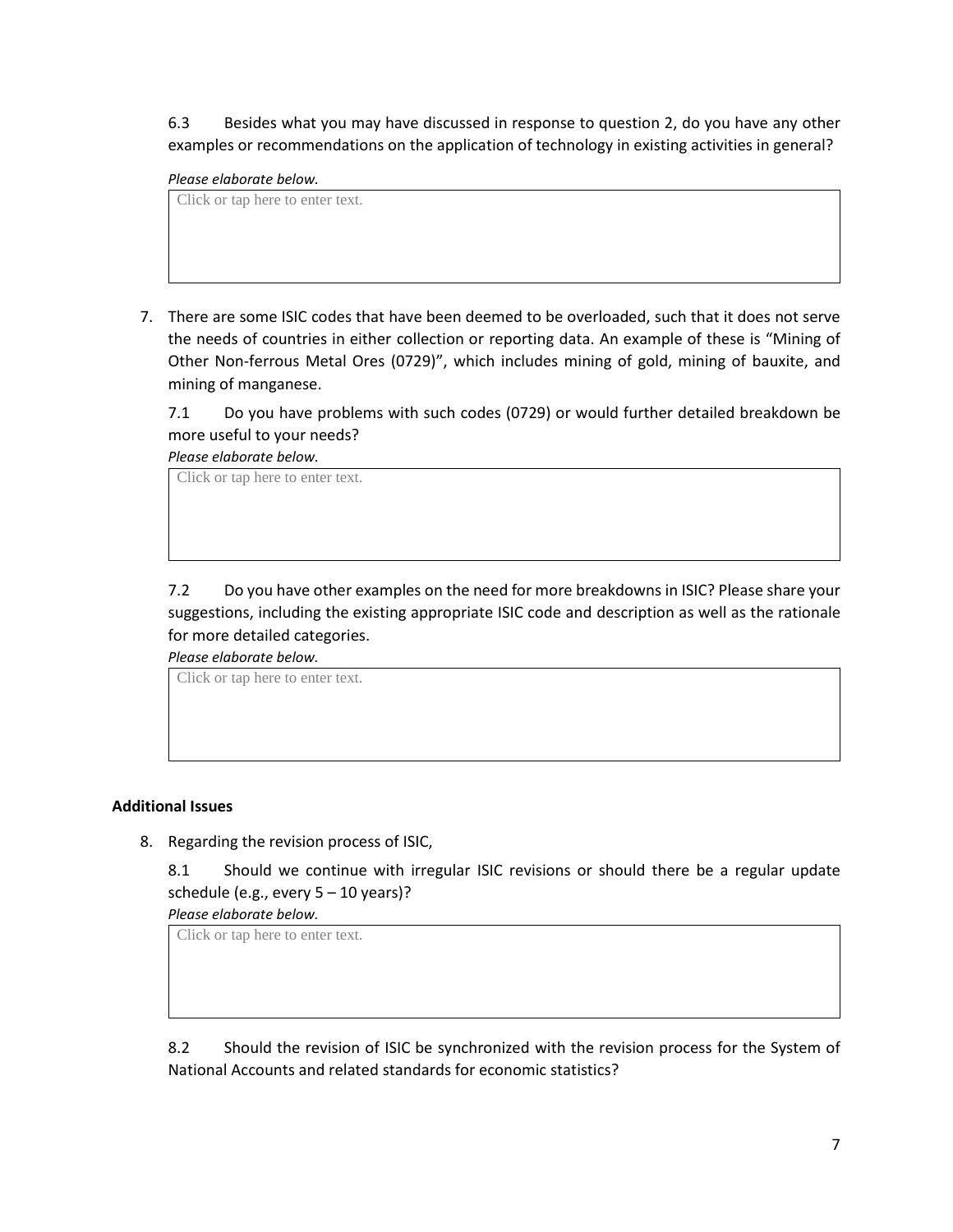*Please elaborate below.*

Click or tap here to enter text.

8.3 Do you have any specific suggestions on how to maintain the relevance of ISIC and make changes outside a regular revision process? (Examples of suggestions are: create an alphabetical index of ISIC, create a central online registry of case laws and rulings, create correspondences, etc.)

*Please elaborate below.*

Click or tap here to enter text.

9. Please add any difficulties that you have had with the structure or relevance of ISIC Rev. 4 in practice. Include cases where a new activity is not clearly classified as well as cases where the importance of existing classes has grown or declined significantly.

*Please elaborate below.*

Click or tap here to enter text.

10. Do you have any comment on the following:

10.1 The applicability of the ISIC concepts, and its main principles and the definitions of higherlevel categories of the ISIC structure, i.e. Sections and Divisions.

*Please elaborate below.*

Click or tap here to enter text.

10.2 Gray areas (for example, activities based on crypto assets, marketplace, digital economy, cloud technology, 3D printing, drones, fintech) and blurred boundaries between classes (for example, traditional TV broadcasting vs live streaming)

*Please elaborate below.*

Click or tap here to enter text.